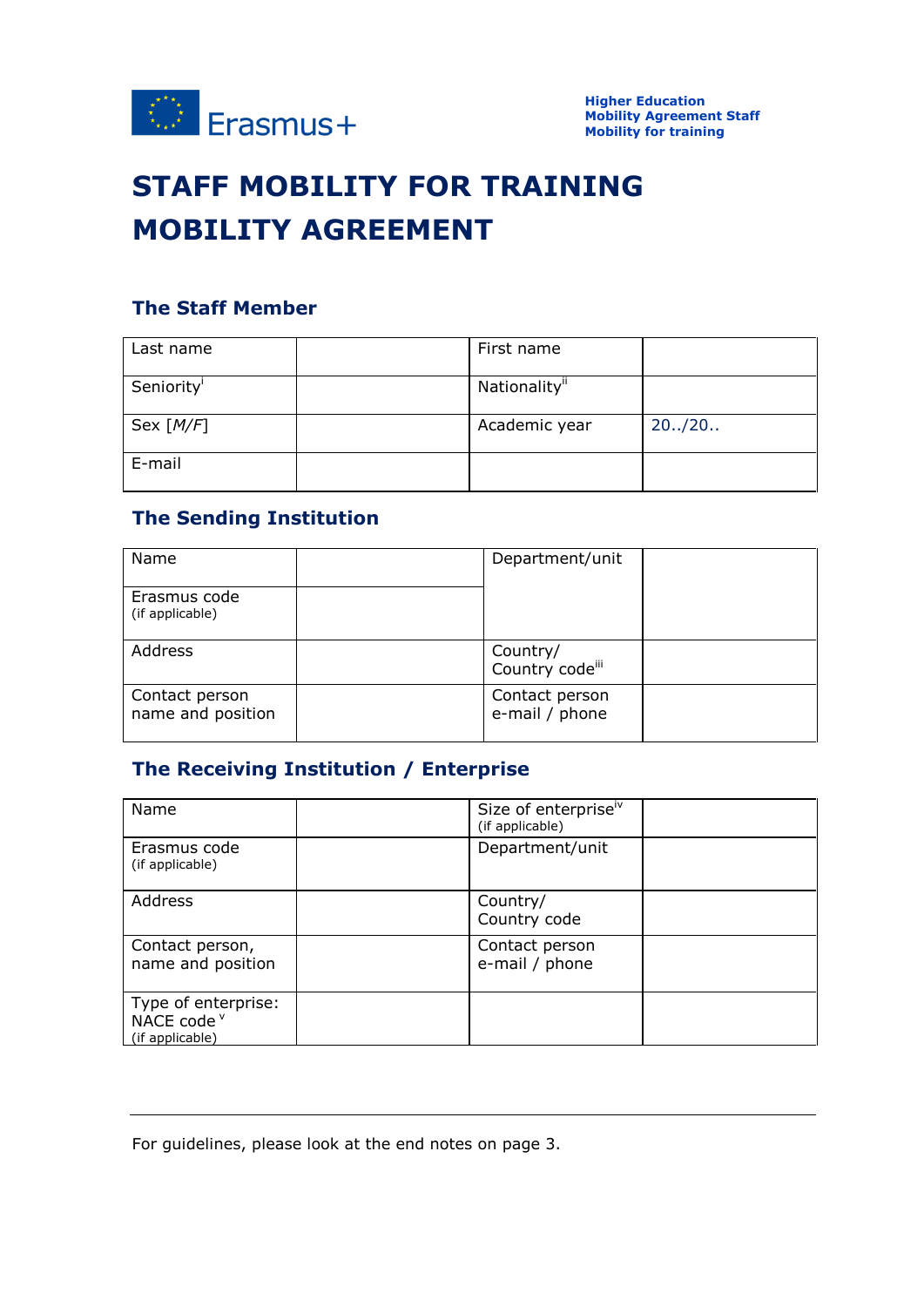

# **Section to be completed BEFORE THE MOBILITY**

### **I. PROPOSED MOBILITY PROGRAMME**

Planned period of the training activity: from *[day/month/year]* till *[day/month/year]*

- $\Box$  Additional day for travel needed directly before the first day of the activity abroad
- $\Box$  Additional day for travel needed directly following the last day of the activity abroad

#### **Overall objectives of the mobility:**

**Added value of the mobility (both for the institutions involved and for the staff member):**

**Activities to be carried out**

**Expected outcomes and impact:**

### **II. COMMITMENT OF THE THREE PARTIES**

By signing**vi** this document, the staff member, the sending institution and the receiving institution/enterprise confirm that they approve the proposed mobility agreement.

The sending higher education institution supports the staff mobility as part of its modernisation and internationalisation strategy and will recognise it as a component in any evaluation or assessment of the staff member.

The staff member will share his/her experience, in particular its impact on his/her professional development and on the sending higher education institution, as a source of inspiration to others.

The staff member and receiving institution/enterprise will communicate to the sending institution any problems or changes regarding the proposed mobility programme or mobility period.

| The staff member                   |       |  |  |  |
|------------------------------------|-------|--|--|--|
| Name:                              |       |  |  |  |
| Signature:                         | Date: |  |  |  |
|                                    |       |  |  |  |
| The sending institution/enterprise |       |  |  |  |
| Name of the responsible person:    |       |  |  |  |
| Signature:                         | Date: |  |  |  |
|                                    |       |  |  |  |
| The receiving institution          |       |  |  |  |
| Name of the responsible person:    |       |  |  |  |
| Signature:                         | Date: |  |  |  |